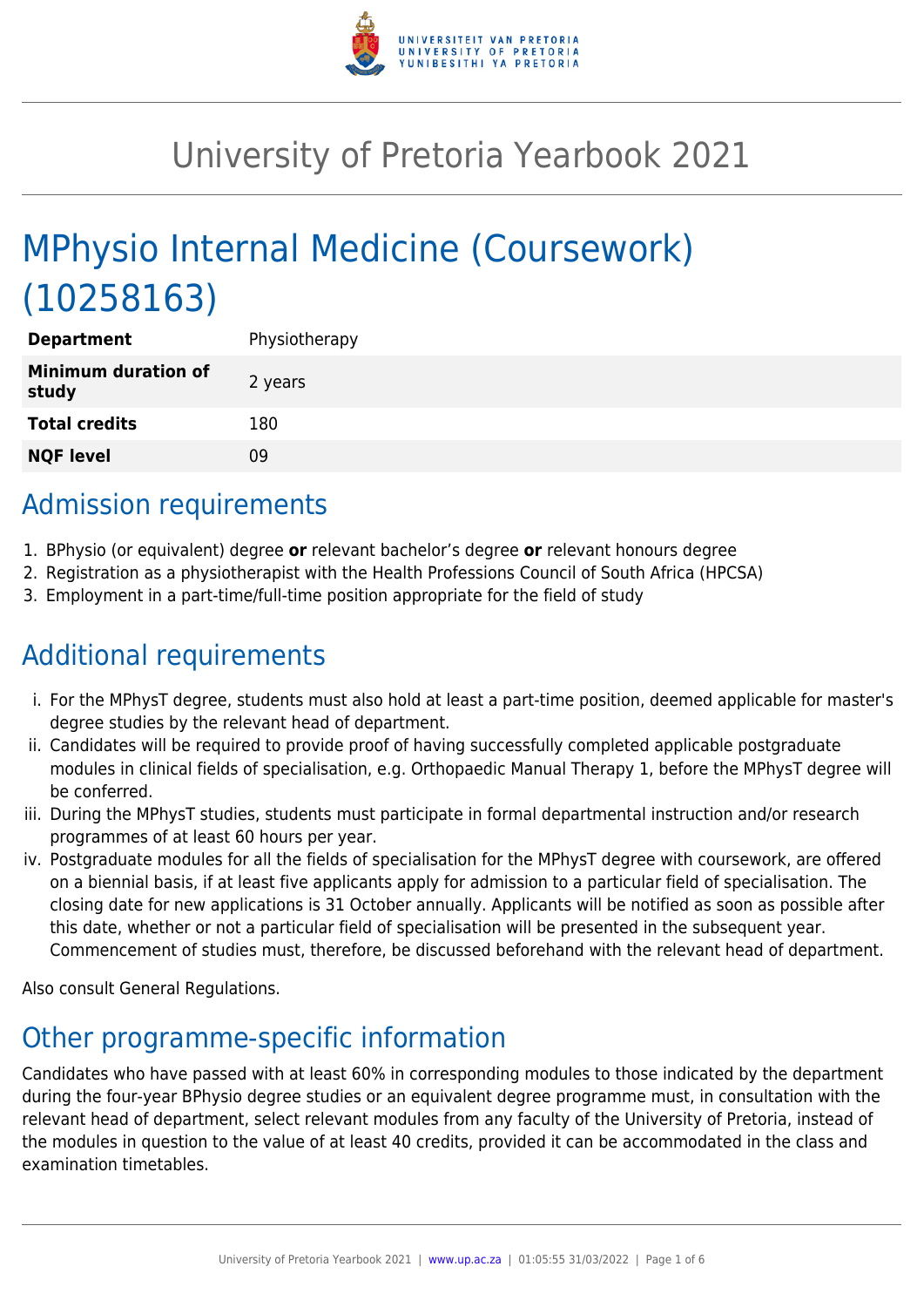

# Examinations and pass requirements

- i. The examinations in the prerequisite modules will take place prior to or concurrently with that of the major subject as determined by the relevant head of department.
- ii. The examination consists of a written and a clinical as well as an oral component.
- iii. A subminimum of 50% is required in each section of the examination, with a final mark of at least 50% to pass.
- iv. A student will be granted a second opportunity to take part in the examination in the major subject after at least six months have elapsed since the original examination took place.
- v. Students must submit a publication that has been accepted by an accredited journal for publication before the degree will be conferred.
- vi. Candidates who submit certificates of successful completion of modules in the Continued Professional Development programme with a view to admission to the MPhysT with coursework, must pass in an open examination in the module in question in order to retain credits.

## Pass with distinction

The degree is conferred with distinction on a student who has obtained an average of at least 75% in the major subject and the prerequisite subjects, and at least 60% in all other prescribed modules.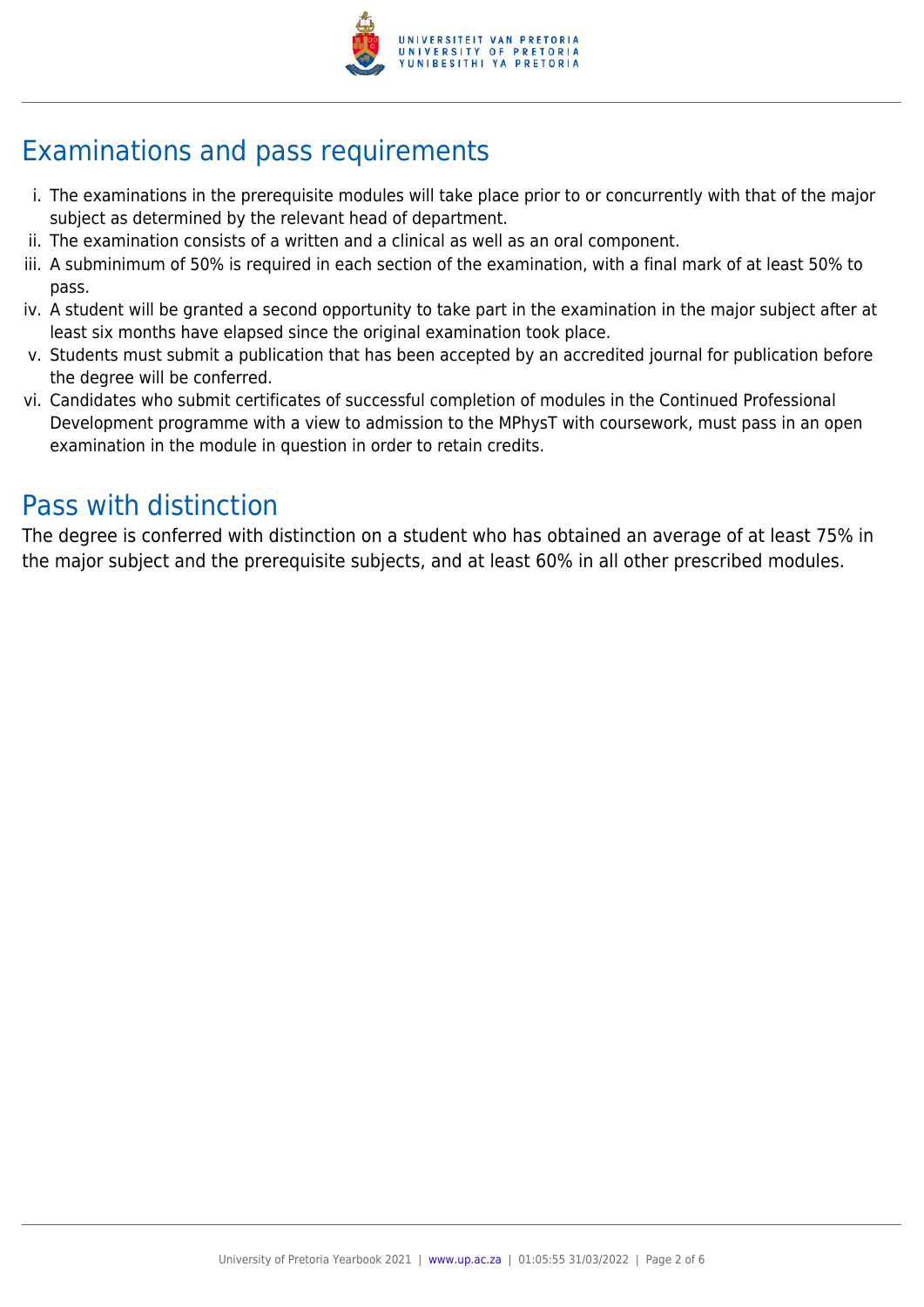

# Curriculum: Year 1

**Minimum credits: 180**

## **Fundamental modules**

## **Physiotherapeutic anatomy 803 (FSA 803)**

| <b>Module credits</b>         | 15.00                          |
|-------------------------------|--------------------------------|
| <b>NQF Level</b>              | 09                             |
| <b>Prerequisites</b>          | No prerequisites.              |
| <b>Language of tuition</b>    | Module is presented in English |
| <b>Department</b>             | Anatomy                        |
| <b>Period of presentation</b> | Year                           |
|                               |                                |

#### **Physiology 887 (FSG 887)**

| <b>Module credits</b>         | 15.00                          |
|-------------------------------|--------------------------------|
| <b>NQF Level</b>              | 09                             |
| <b>Language of tuition</b>    | Module is presented in English |
| <b>Department</b>             | Physiology                     |
| <b>Period of presentation</b> | Year                           |

#### **Physiotherapy 812 (FTB 812)**

| <b>Module credits</b>         | 15.00                                      |
|-------------------------------|--------------------------------------------|
| <b>NQF Level</b>              | 09                                         |
| <b>Contact time</b>           | 2 lectures per week, 4 practicals per week |
| <b>Language of tuition</b>    | Module is presented in English             |
| <b>Department</b>             | Physiotherapy                              |
| <b>Period of presentation</b> | Year                                       |
|                               |                                            |

## **Core modules**

## **Clinical physiotherapy: Internal medicine 812 (FTK 812)**

| <b>Module credits</b>      | 40.00                                             |
|----------------------------|---------------------------------------------------|
| <b>NQF Level</b>           | 09                                                |
| <b>Prerequisites</b>       | No prerequisites.                                 |
| <b>Contact time</b>        | 1 lecture per week, 7 discussion classes per week |
| <b>Language of tuition</b> | Module is presented in English                    |
| <b>Department</b>          | Physiotherapy                                     |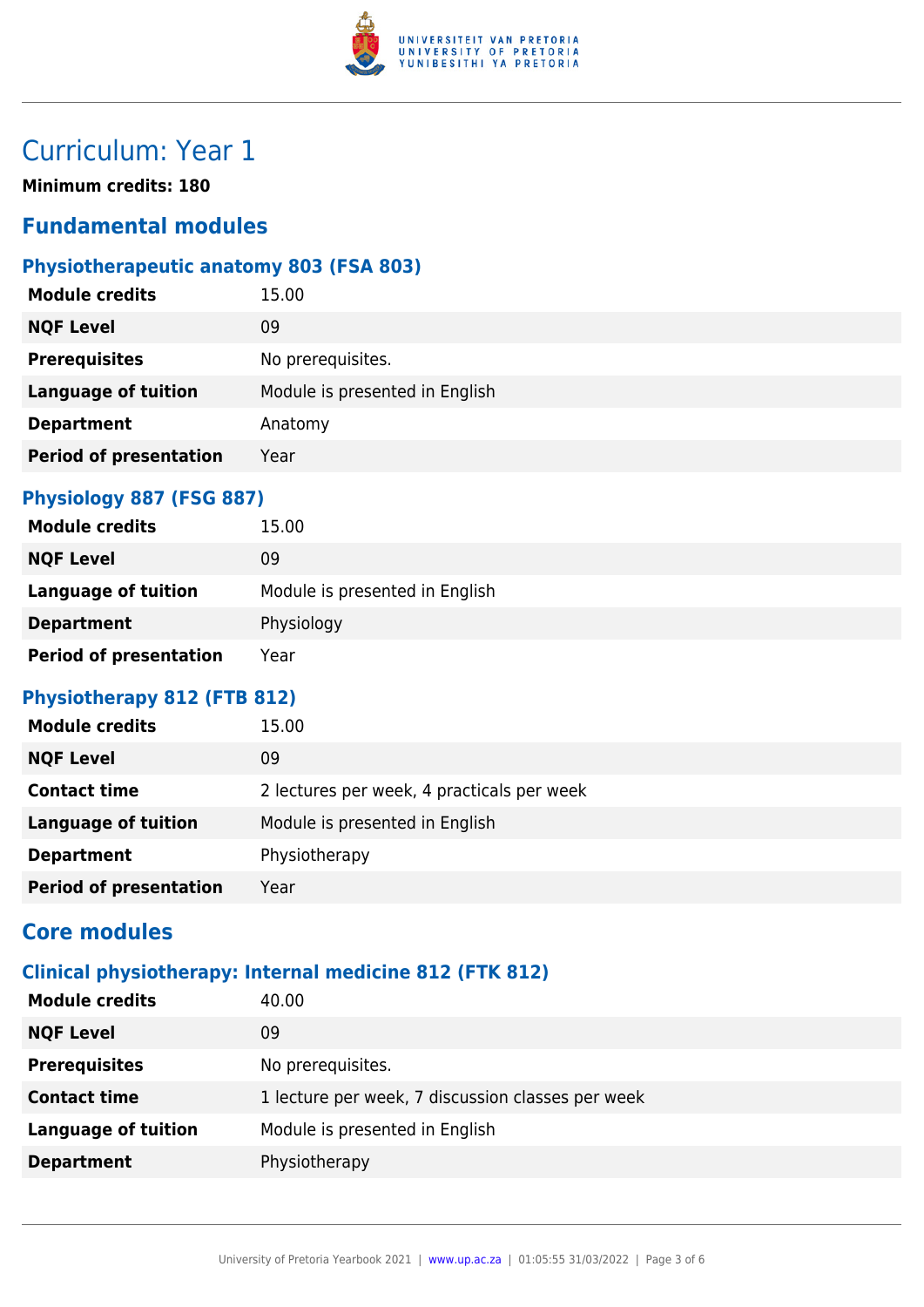

**Period of presentation** Year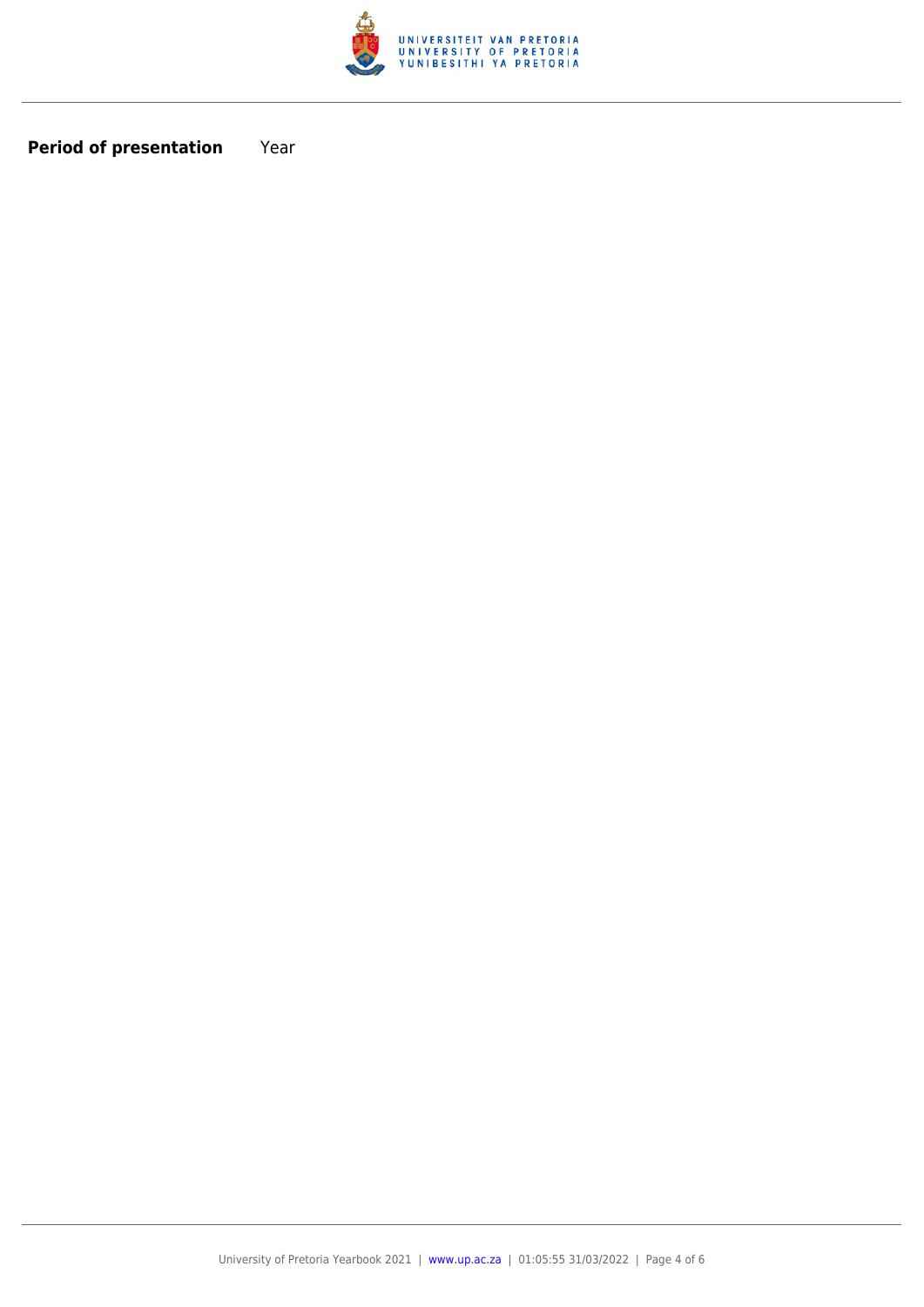

## Curriculum: Final year

**Minimum credits: 180**

## **Fundamental modules**

#### **Pharmacology 871 (FAR 871)**

| 35.00                          |
|--------------------------------|
| 09                             |
| No prerequisites.              |
| Module is presented in English |
| Pharmacology                   |
| Year                           |
|                                |

### **Core modules**

### **Clinical physiotherapy: Internal medicine 812 (FTK 812)**

| <b>Module credits</b>         | 40.00                                             |
|-------------------------------|---------------------------------------------------|
| <b>NQF Level</b>              | 09                                                |
| <b>Prerequisites</b>          | No prerequisites.                                 |
| <b>Contact time</b>           | 1 lecture per week, 7 discussion classes per week |
| <b>Language of tuition</b>    | Module is presented in English                    |
| <b>Department</b>             | Physiotherapy                                     |
| <b>Period of presentation</b> | Year                                              |

#### **Mini-dissertation 894 (FTP 894)**

| <b>Module credits</b>         | 60.00                          |
|-------------------------------|--------------------------------|
| <b>NQF Level</b>              | 09                             |
| Language of tuition           | Module is presented in English |
| <b>Department</b>             | Physiotherapy                  |
| <b>Period of presentation</b> | Year                           |

#### **Applied research methodology 802 (TNM 802)**

| <b>Module credits</b>         | 0.00                                |
|-------------------------------|-------------------------------------|
| <b>NQF Level</b>              | 09                                  |
| Language of tuition           | Module is presented in English      |
| <b>Department</b>             | <b>Health Sciences Deans Office</b> |
| <b>Period of presentation</b> | Year                                |